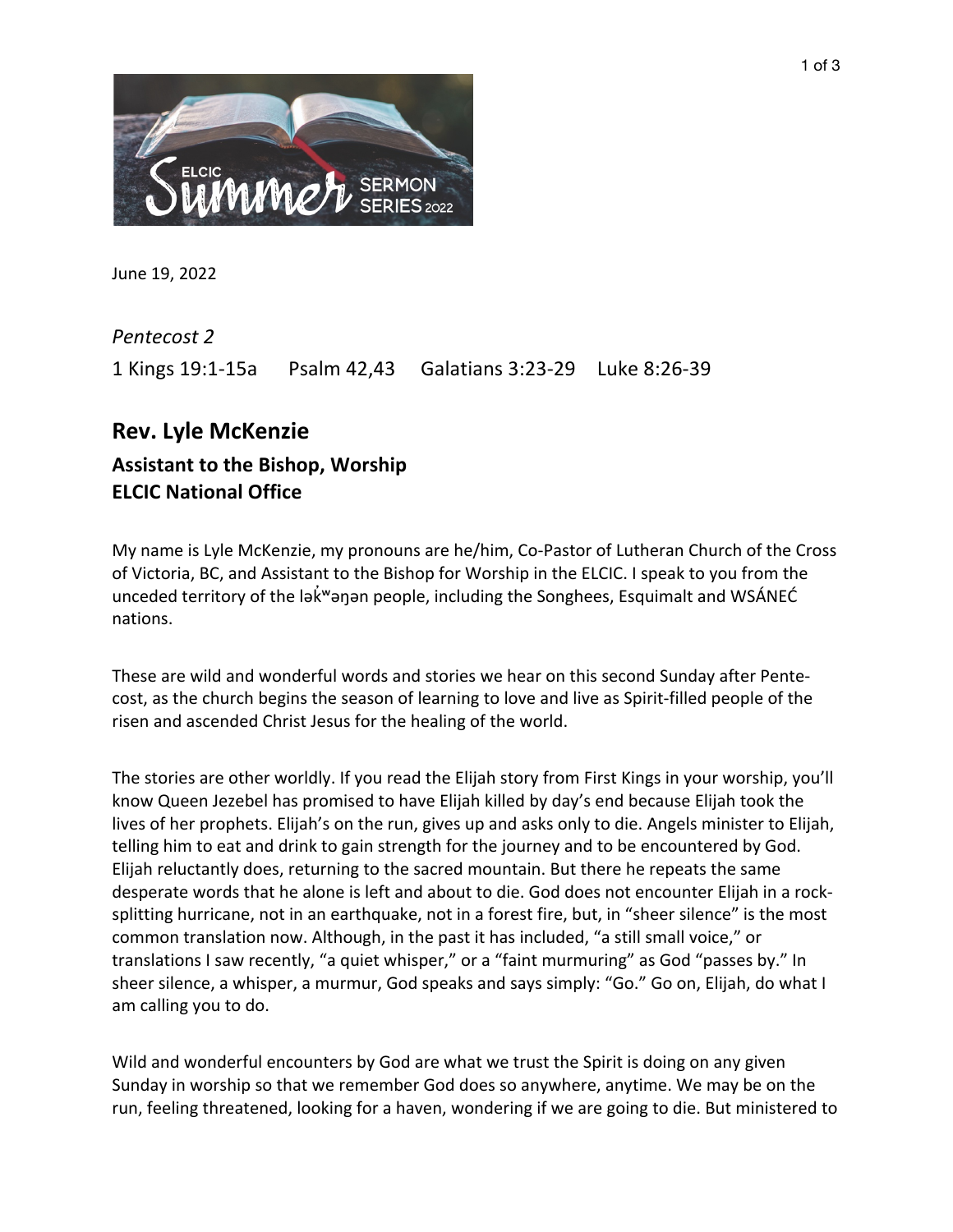by angels, encouraged to eat and drink at this table, to be strengthened for the journey, we are invited to be encountered by God, maybe not in a hurricane or earthquake or fire, but in sheer silence, only a whisper, a faint murmur, telling us, "Go," Go on, do what I am calling you to do.

Tomorrow, June 20, is World Refugee Day. Many church communities across the ELCIC, often with neighbouring partners and CLWR or other agencies, have been involved or are involved in sponsoring refugees. The total number of refugees and displaced persons, growing each day especially since the invasion of Ukraine, is a staggering 85+ million. Over 35+ million are children. The number of people in need is overwhelming. But there are many, many, stories of people coming to this land sponsored by ELCIC church communities, stories of lives changed forever, of families reunited, of new friendships formed, of safety, security, education, opportunity. Not without significant challenges and more we need to do to welcome new people to these lands and address the prejudices and racism that are present and impact newcomers, and those for whom this has been their home for generations and for time immemorial. Together, these acts of love and hope change lives, all our lives and the communities in which we live for good, for God's good purpose. Go, do what God is calling us, calling you to do for the sake of refugees and the communities of which we are a part, that all would have a safe home, as God desires.

That's the wild and wonderful story of the man from a city of the Gerasenes who meets Jesus as Jesus and the disciples land in the country. We heard his wild circumstances, living in caves, unclothed and unable to be bound, out of his right mind. The Bible's way of describing his condition is possession by demons, "legion" in number and name. It is interesting to note that there was a Roman legion of soldiers stationed in the land of the Gerasenes, making us wonder if the man's possession reflects the possession of these lands and all the people by a legion of Roman occupiers? Similarly tormented day and night, with attempts to bind and chain them that ultimately fail. And the tormenters know who Jesus is. In a wild encounter with Jesus, the legion of demons plea for their lives, asking to go into a herd of pigs. Animals unclean to the Jewish community, are they there to feed the occupiers? Jesus gives them permission and they run the pigs off the cliff to drown. Those charged with caring for the pigs are understandably shocked and worried, as are others in the community who hear and go out to see the wild things that have been happening and find the formerly demon-possessed man sitting with Jesus, clothed and in his right mind. And in what we can imagine are but quiet words, Jesus tells him, "Return to your home and declare how much God has done for you." And he does so throughout the whole city, telling others how much Jesus has done for him.

Tuesday is Indigenous People's Day on these lands. And just over two weeks ago was the anniversary of recovering the remains of 215 children on the grounds of the former Kamloops Residential Institution. And more and more children's remains are being located elsewhere across these lands. The process of Truth and Reconciliation continues, with recognition that there is still much of the truth being uncovered about the attempted genocide of the Indigenous peoples of this land. And that "reconciliation"—a complicated word that can be difficult, even maddening for some Indigenous people, wondering when was there a relationship between first peoples and the colonizers of these lands to which anyone wishes to return;